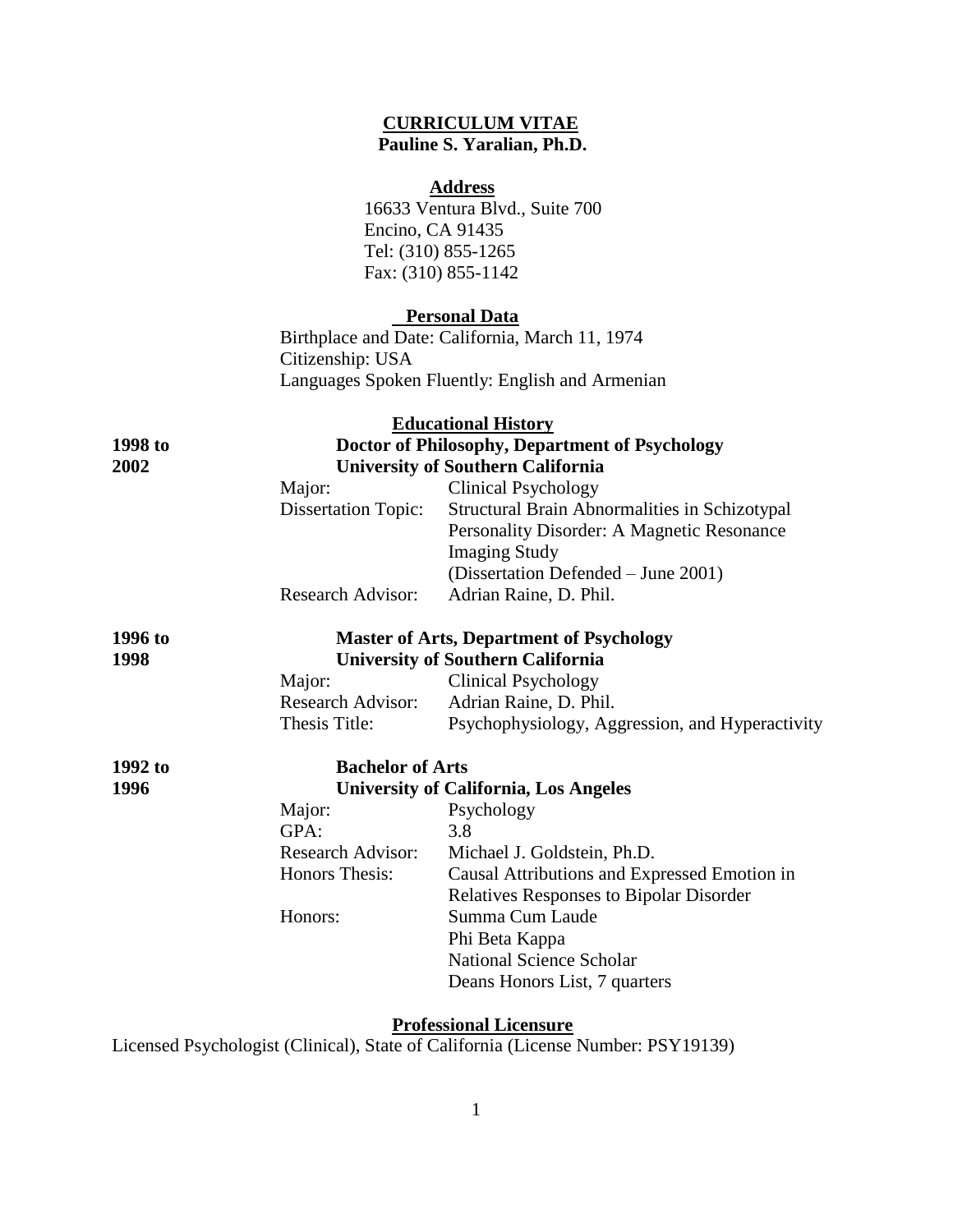# **Employment History**

| <b>July 2004</b> | <b>Private Practice</b>                   |
|------------------|-------------------------------------------|
| to               | Neuroscience Associates Incorporated      |
| <b>Present</b>   | <b>Cedars Sinai Medical Office Towers</b> |
|                  | <b>Supervised Clinical Experience</b>     |

| <b>July 2003</b> | <b>Chief Postdoctoral Fellow</b>            |
|------------------|---------------------------------------------|
| to               | UCLA Neuropsychiatric Institute & Hospital  |
| <b>July 2004</b> | <b>Medical Psychology Assessment Center</b> |
|                  | Los Angeles, California                     |

Duties: Advanced training in neuropsychological and psychodiagnostic assessment of inpatient and outpatient populations covering a wide range of neurological, medical, and psychiatric diagnoses, including Traumatic Brain Injury, Postconcussive Syndrome, Stroke, Dementia, HIV/AIDS, Epilepsy, Schizophrenia, Post-traumatic Stress Disorder, Major Depression, and Somatoform Disorders. Secondary activities included supervision of predoctoral psychology students and consultation with neuropsychology fellows.

Supervisors: Robert Bilder, Ph.D., ABPP/ABCN, Susan Bookheimer, Ph.D., Charles Hinkin, Ph.D. ABPP/ABCN, Jeffrey Schaeffer, Ph.D., ABPP/ABCN, Linda Philpott, Ph.D., Carlos Saucedo, ABPP/ABCN, Robert Tomaszewski, Ph.D., ABPP/ABCN

| <b>July 2002</b> | <b>Postdoctoral Fellow</b>                         |
|------------------|----------------------------------------------------|
| to               | UCLA Neuropsychiatric Institute & Hospital         |
| <b>July 2003</b> | <b>Integrated Psychological Assessment Service</b> |
|                  | Los Angeles, California                            |

Duties: Advanced training in the neuropsychological and psychodiagnostic assessment of inpatient and outpatient populations covering a wide range of neurological, medical, and psychiatric diagnoses, including Postconcussive Syndrome, Tuberous Sclerosis, ADHD, Dementia, Schizophrenia, Depression, and HIV/AIDS. Patients include children, adolescents, adults, and older adults. Secondary activities include the collection and scoring of neuropsychological data for a longitudinal study of early neuropsychological markers of Alzheimer's Disease in healthy adults with a genetic predisposition for dementia. Teaching and supervision of predoctoral psychology interns.

Supervisors: Jeffrey Schaeffer, Ph.D. ,ABPP/ABCN, Lori Holt, Ph.D., Linda Philpott, Ph.D., Ted Evans, Ph.D., ABPP, Robert Tomaszewski, Ph.D., ABPP/ABCN, Carlos Saucedo, Ph.D., ABPP/ABCN, Michael Mekjian, Ph.D.

#### **July 2001 Psychology Predoctoral Intern**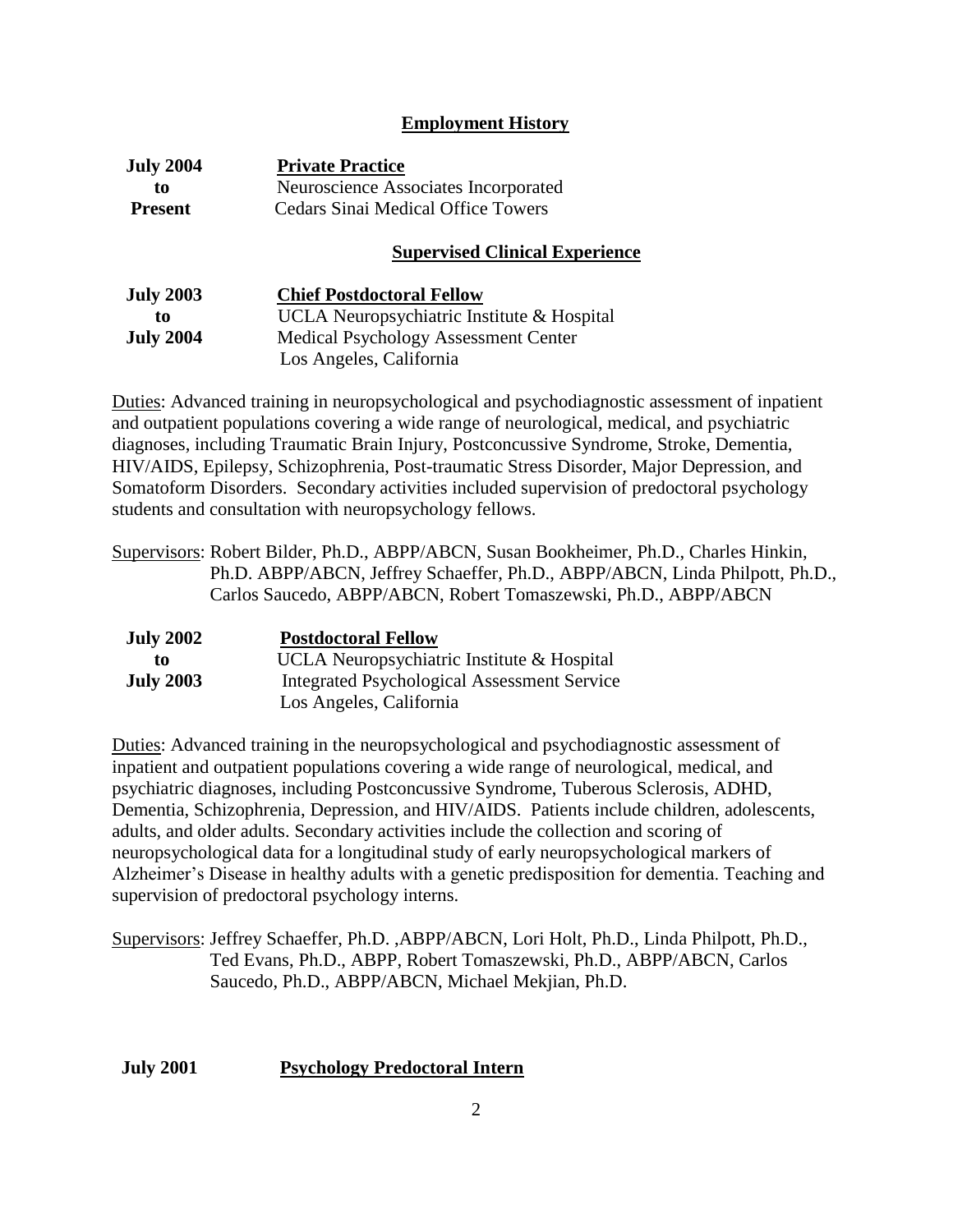| to               | UCLA Neuropsychiatric Institute & Hospital |
|------------------|--------------------------------------------|
| <b>July 2002</b> | Los Angeles, California                    |

Duties: Inpatient psychodiagnostic and neuropsychological assessment. Clients' diagnoses included severe psychotic, affective, and personality disorders, as well as dementia, cerebrovascular disorders, and brain injury. Attended inpatient team rounds and conferred with residents and attendings. Also conducted psychodiagnostic and neuropsychological assessment with adult, adolescent, child, and geriatric outpatients with a range of neurocognitive, medical, and psychiatric diagnoses. Conducted individual and group psychotherapy with individuals diagnosed with both chronic and early onset schizophrenia and severe OCD. Participated in group and individual supervision and didactic training. Collected and scored assessment data in the context of a longitudinal research project examining early neuropsychological markers of Alzheimer's Disease in healthy adults with a genetic predisposition for dementia.

Supervisors: Jeffrey Schaeffer, Ph.D. ABPP/ABCN, Lori Holt, Ph.D., Nancy Kaser-Boyd, Ph.D., Keith Nuechterlein, Ph.D., Stephanie Woo, Ph.D., Michael Mekjian, Ph.D., Jennifer Dunkin, Ph.D.

| December 1997   | <b>Clinical Psychology Trainee</b>             |
|-----------------|------------------------------------------------|
| to              | University of Southern California              |
| <b>May 2001</b> | Human Relations Center (USC Psychology Clinic) |
|                 | Los Angeles, California                        |

Duties: Outpatient assessment and therapy with individuals, couples, and families. Application of empirically validated brief and long-term treatments with a population representing various ethnic and cultural backgrounds and socioeconomic levels. Clients presenting problems included depression, social phobia, panic disorder, hypochondriasis, generalized anxiety disorder, thought disorder, self-mutilation, bereavement, and relationship difficulties. Conducted personality, cognitive, and neuropsychological assessments. Participated in weekly group and individual supervision and attended psychiatric evaluations.

Supervisors: Joel Becker, Ph.D., Barbara Cadow, Ph. D., and Barry Reynolds, Ph.D.

| August 1997         | <b>Clinical Psychology Trainee</b>            |
|---------------------|-----------------------------------------------|
| tο                  | University of Southern California             |
| <b>January 1999</b> | <b>Tingstad Older Adult Counseling Center</b> |
|                     | Los Angeles, California                       |

Duties: Outpatient assessment and therapy with older adults and caregivers of older adults. Clients ranged in age from 49 to 87 years. Provided short and long term treatment with individuals and couples in the clinic and in home. Weekly individual and group supervision.

Supervisors: Margaret Gatz, Ph.D., and Bob Knight, Ph.D.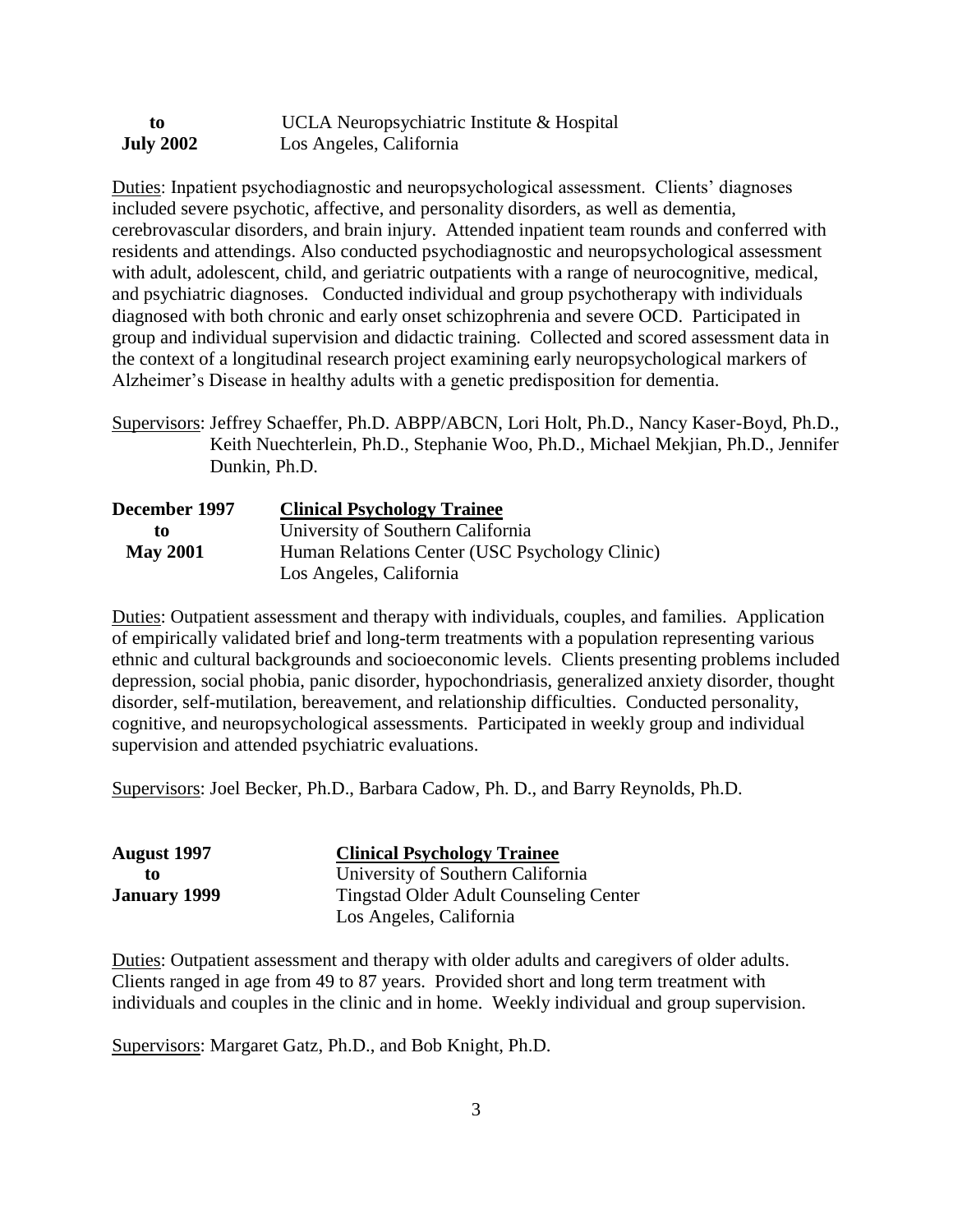| <b>August 1998</b> | <b>Clinical Psychology Trainee for Couples and Family Therapy</b> |
|--------------------|-------------------------------------------------------------------|
| TO.                | University of Southern California                                 |
| December 1999      | Human Relations Center (USC Psychology Clinic)                    |
|                    | Los Angeles, California                                           |

Duties: Outpatient assessment and therapy with couples, families, and children representing varied ethnic and socioeconomic backgrounds. Applied behavioral couples therapy and family systems theory. Presenting problems included academic and behavioral problems at home and school, children's adjustment to parental divorce, relationship difficulties. Participated in weekly group and individual supervision.

Supervisors: Gayla Margolin, Ph.D., Barbara Cadow, Ph.D., and Barry Reynolds, Ph.D.

| <b>January 1997</b> | <b>Clinical Psychology Assessment Trainee</b> |
|---------------------|-----------------------------------------------|
| tο                  | West Los Angeles VA Medical Center            |
| <b>August</b> 1997  | <b>Domiciliary Care Service</b>               |
|                     | Los Angeles, California                       |

Duties: Conducted cognitive, personality, and extensive neuropsychological assessments which included clinical interviews for inpatient veterans. Scored and interpreted test batteries. Wrote assessment reports. Participated in weekly individual supervision.

Supervisor: Anna Okonek, Ph.D.

| <b>June 1998</b> | <b>Clinical Psychology Trainee</b> |
|------------------|------------------------------------|
| to               | West Los Angeles VA Medical Center |
| <b>June 1999</b> | Mental Health Clinic               |
|                  | Los Angeles, California            |

Duties: Co-facilitated interpersonal relations group for veterans with severe and chronic mental illness. Conducted short-and long-term cognitive behavioral and supportive treatment, social skills training, and relaxation training with outpatient veterans. Presenting problems included chronic schizophrenia, schizoaffective disorder, depression, hypochondriasis, and relationship difficulties. Conducted assessments of personality, cognitive, and neuropsychological functioning. Administered, scored, and interpreted test results and wrote assessment reports.

Supervisor: Sara Jarvis, Ph.D.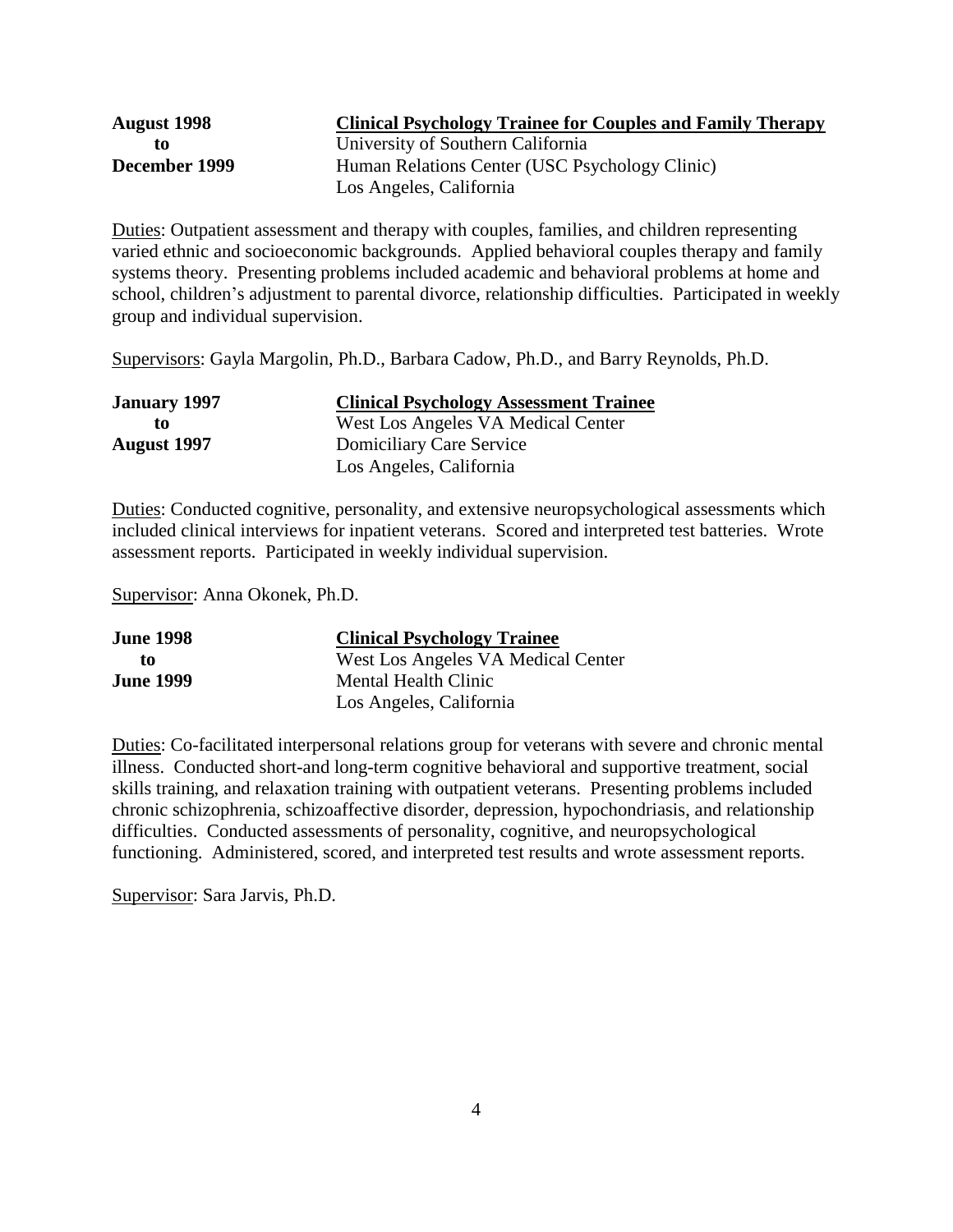| <b>July 1999</b>  | <b>Psychodiagnostic Assessment Trainee</b> |
|-------------------|--------------------------------------------|
| to                | University of California, Los Angeles      |
| <b>March 2001</b> | <b>Youth Anxiety and Depression Study</b>  |
|                   | Los Angeles, California                    |

Duties: Conducted initial and follow-up diagnostic batteries, including DISC interview, to determine presence of DSM-IV disorders in children and adolescents referred from local community mental health centers. Administered both Youth and Parent versions of the DISC and scored information. Additional paper and pencil measures of anxiety and depression. Conducted suicide evaluations if necessary.

Supervisor: Elana Gordis, Ph.D.

#### **Academic Honors, Awards, and Grants**

- Health Emotions Research Institute Travel Award University of Wisconsin (1999)
- Health Emotions Research Institute Travel Award University of Wisconsin (1998)
- Leibovitz Graduate Student Travel Award University of Southern California (1998)
- Individual National Research Service Award (NRSA), National Institute of Mental Health: 1 F31 MH11761-01: Psychophysiology, Aggression, and Hyperactivity University of Southern California (1997)

### Phi Beta Kappa University of California, Los Angeles (1996)

- UCLA Psychology Departmental Honors University of California, Los Angeles (1996)
- Psi Chi, National Psychology Honor Society, (Distinguished Member) University of Southern California (1996)
- Golden Key National Honors Society University of California, Los Angeles (1996)
- Jean C. Cook Scholarship University of California, Los Angeles (1995)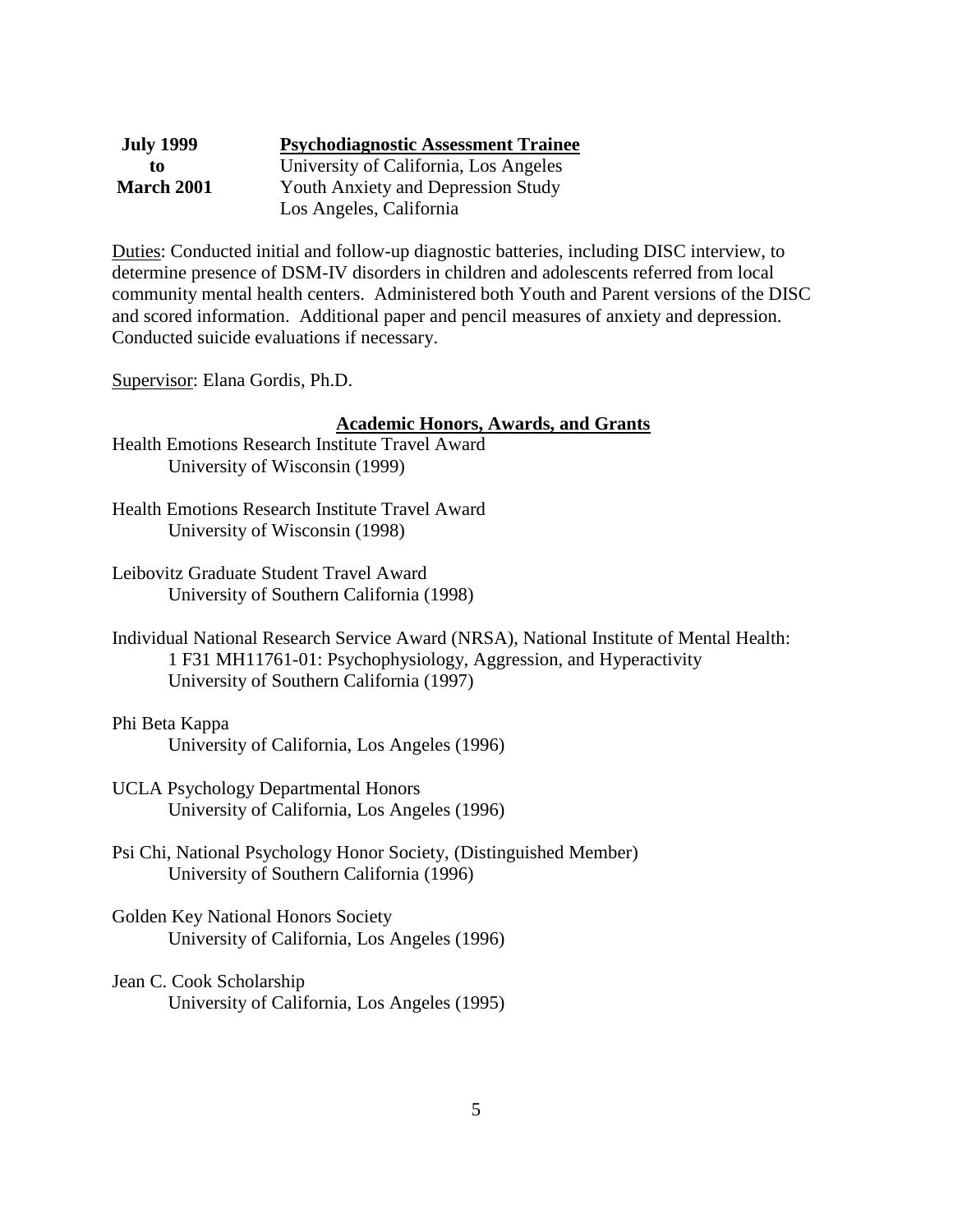National Science Scholar University of California, Los Angeles (1995)

Pi Gamma Mu University of California, Los Angeles (1995)

Deans Honors List University of California, Los Angeles (1994-1996) **Publications**

Glenn, A. L.; Raine, A., Yaralian, P.S.; Yang, Y. (2010). Increased Volume of the Striatum in Psychopathic Individuals. Biological Psychiatry, 67, 52-58.

Raine, A., Yaralian, P. S., Reynolds, C., Venables, P. H., and Mednick, S. A. (2002). Spatial but not verbal cognitive deficits at age 3 years in persistently antisocial individuals. Development and Psychopathology, 14(1), 25-44.

Yaralian, P. S., Raine, A., Lencz, T., Hooley, J. M., Bihrle, S. E., Mills, S., and Ventura, J. (2000). Elevated cognitive-perceptual scores in individuals with a family history of schizophrenia-spectrum-disorders. Schizophrenia Research, 46(1), 57-63.

Raine, A., Lencz, T., Yaralian, P. S., Bihrle, S. E., LaCasse, L., Ventura, J., and Colletti, P. (2002). Prefrontal structural and functional deficits in schizotypal personality disorder. Schizophrenia Bulletin, 28(3), 501-13.

Yaralian, P. S. and Raine, A. (2000). Neuropsychology of violence: brain imaging. Encyclopedia of Violence in the United States. New York: Charles Scribners Sons.

Yaralian, P. S. and Raine, A. (2000). Psychophysiology: autonomic activity and violence. Encyclopedia of Violence in the United States. New York: Charles Scribners Sons.

Yaralian, P. S. and Raine, A. (2000). Skin conductance orienting and schizotypy. In B. Andresen & R. Mass, (Eds.). Schizotypie: Psychometrische Entwicklungen und Biopsychologische Forschungsansatze, Hogrefe-Verlag, Germany.

Yaralian, P.S. and Raine, A. (2001). Biological approaches to crime: psychophysiology and brain dysfunction. In R. Paternoster & R. Bachman, (Eds.). Explaining Criminals and Crime: Essays in Contemporary Criminological Theory. Los Angeles: Roxbury Press.

Yaralian, P. S. (2000). The SPQ: Schizotypal Personality Questionnaire. In J. Maltby, C. A. Lewis, and A. Hill, (Eds.). Handbook of Psychological Tests. Wales, UK: Edwin Mellen Press.

#### **Conference Presentations**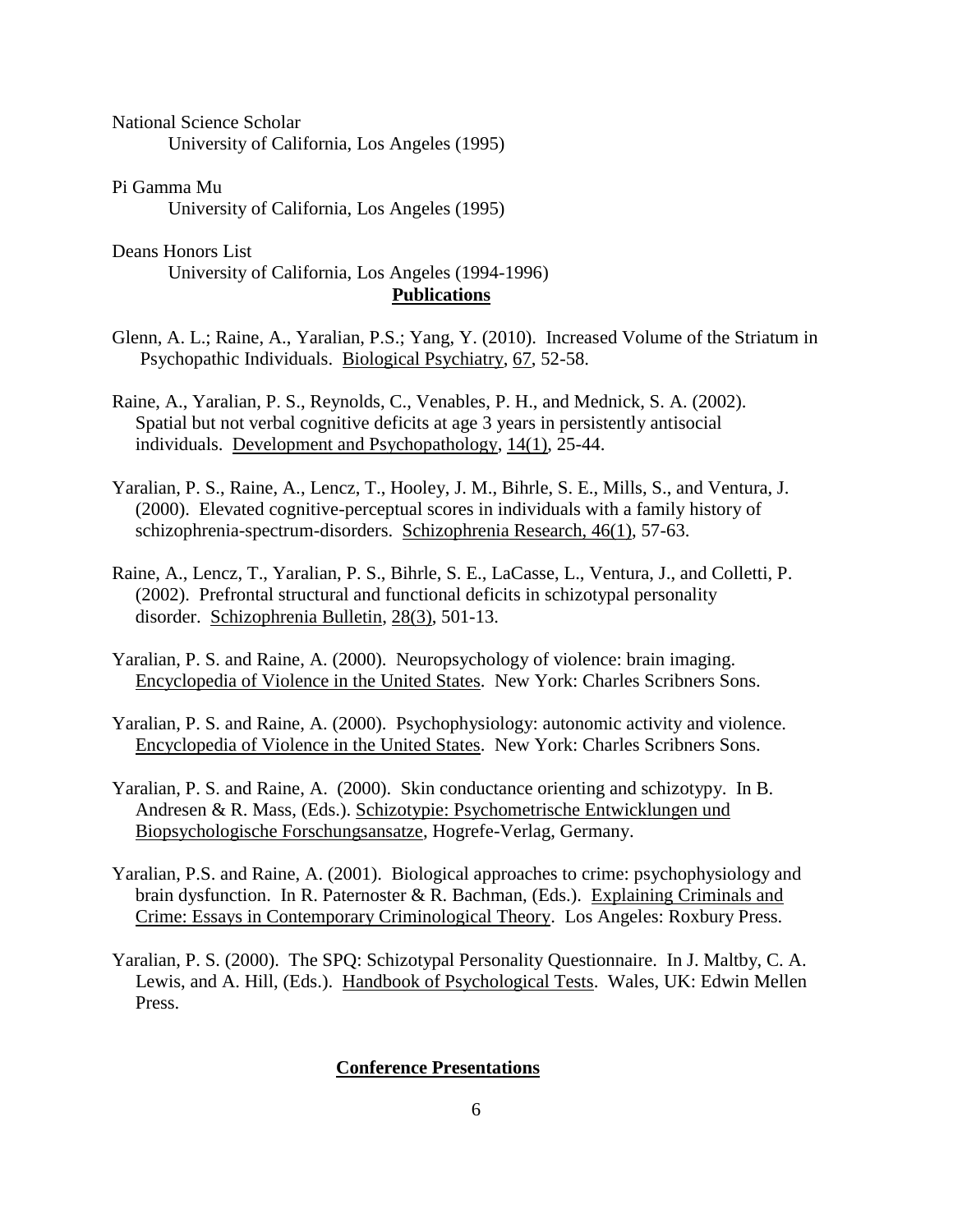Yaralian, P. S., Raine, A., Venables, P. H., & Mednick, S. A. (1999, November). IQ deficits in life-course-persistent antisocial behavior. Poster presented at the annual meeting of the Society for Research in Psychopathology, Cambridge.

Yaralian, P. S. & Raine, A. (2000, November). Meta-analysis of frontal lobe size in schizophrenia as assessed by magnetic resonance imaging. Poster presented at the annual meeting of the Society for Research in Psychopathology, Boulder.

Harrison, T., Larson, S., Yaralian, P., Holt, L., Steh, B., LaRue, A., Matsuyama, S., Rasgon, N., Schaeffer, J., & Jarvik, L. (2003, August). UCLA/VA 20-year follow-up of Alzheimer's families: a pilot study (first report). Poster presented at the annual meeting of the International Psychogeriatric Association, Chicago.

Harrison, T., Larson, S., Yaralian, P., Holt, L., Steh, B., LaRue, A., Matsuyama, S., Rasgon, N., Schaeffer, J., & Jarvik, L. (2003, November). Children of Alzheimer patients: a 20-year prospective study (preliminary report). Poster presented at the annual meeting of the Gerontological Society of America, San Diego.

Harrison, T., Larson, S., Yaralian, P., Holt, L., Steh, B., LaRue, A., Matsuyama, S., Rasgon, N., Schaeffer, J., & Jarvik, L. (2004, February). A longitudinal study of the adult children of Alzheimer patients. Poster presented at the annual meeting of the American Association for Geriatric Psychiatry, Baltimore.

Harrison, T., Larson, S., Yaralian, P., Holt, L., Steh, B., LaRue, A., Matsuyama, S., Rasgon, N., Schaeffer, J., & Jarvik, L. (2004, April). A 20-year follow-up of first-degree relatives of Alzheimer patients. Poster presented at the annual meeting of the American Society on Aging & the National Council on Aging, San Francisco.

# **Supervision and Teaching Experience**

| August 1999      | <b>Clinical Supervisor</b>                       |
|------------------|--------------------------------------------------|
| tΩ               | Peer Supervision of Individual and Couples Cases |
| <b>July 2000</b> | Human Relations Center - (USC Psychology Clinic) |

Duties: Weekly peer supervision of couples and individual cases with other advanced clinical graduate students. Supervision included case formulation and treatment recommendations. Supervision was continuously directed by our supervisor.

Supervisor: Barry Reynolds, Ph.D.